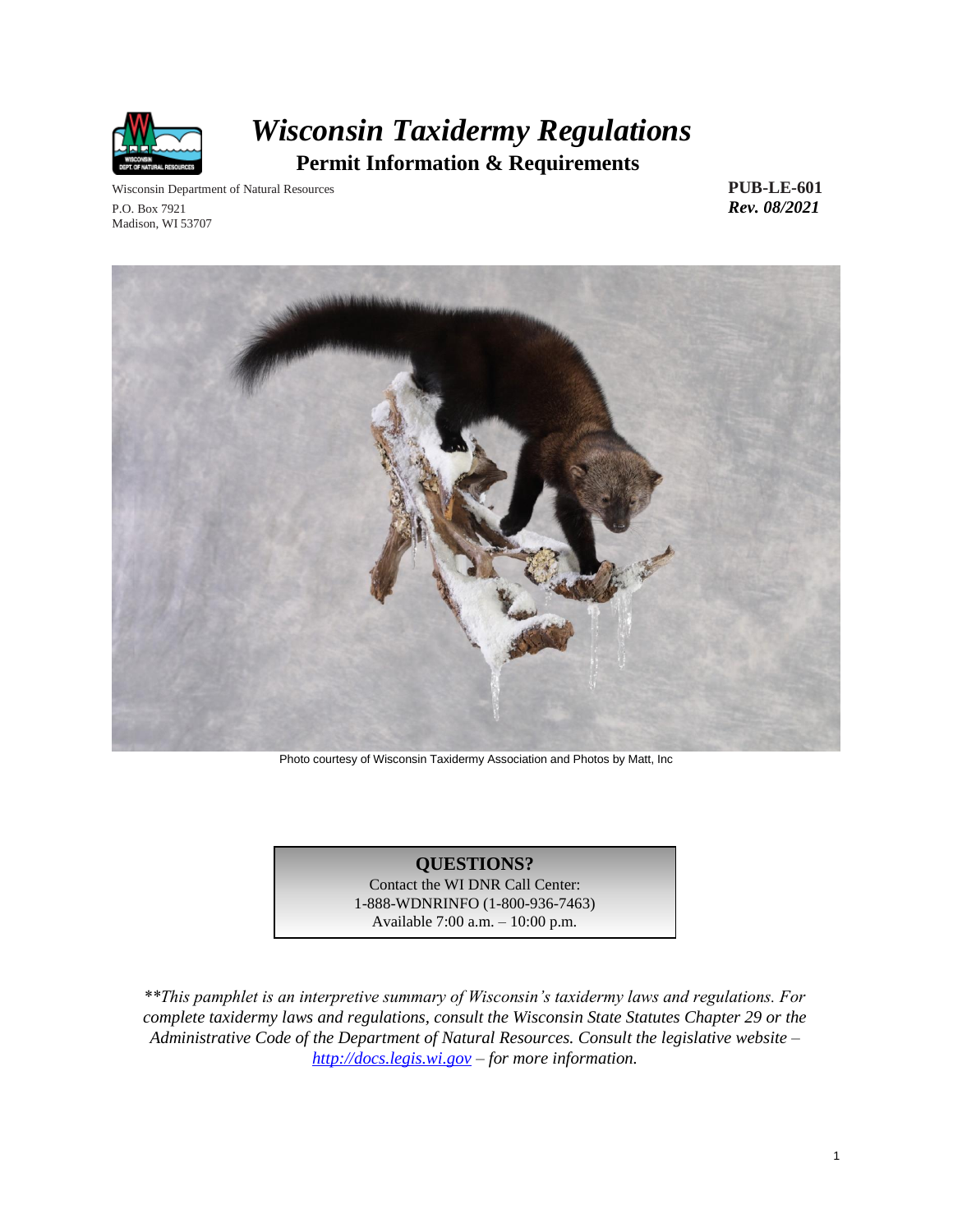### **WHEN A PERMIT IS REQUIRED**

Any person in Wisconsin who mounts any wild animal in a lifelike manner or preserves the carcass of any wild animal for consideration (compensation, barter or fee), must obtain a taxidermist permit from the Department of Natural Resources (WI DNR). A taxidermist permit is also required for anyone who only mounts deer heads for consideration or fee. The simple mounting of antlers or skulls on a plaque or the use of antlers or skulls in other decorative articles does not require a taxidermist permit.

Employees, while working under the direct supervision of a permitted taxidermist, do not need a taxidermy permit. This includes employees or agents working at the taxidermist's place of business or picking up specimens from drop off points and transporting them to the licensed taxidermist's place of business. Taxidermists should provide employees with a copy of their license to display if requested while transporting carcasses as part of their job duties.

## **APPLICATIONS AND RENEWALS**

**PERMIT FEE:** Resident = \$50, Nonresident = \$100.

Permit applications are available online at [www.dnr.wi.gov](http://www.dnr.wi.gov/) keyword search "taxidermy."

Applicants must also possess a Seller's Permit from the Wisconsin Department of Revenue (WDOR) and provide the Seller's Permit number on the application. For information on obtaining a Seller's Permit, contact the WDOR at (608) 266-1961 or visit their website at; [https://www.revenue.wi.gov/Pages/home.aspx.](https://www.revenue.wi.gov/Pages/home.aspx)

All initial taxidermy applications must be submitted to: WI DNR, Taxidermy Application – CS/1, PO Box 7924, Madison, WI 53707-7924.

Wisconsin resident and nonresident taxidermist permits are valid from the date of issuance until December  $31<sup>st</sup>$  of the following year.

**Renewals:** Permits must be renewed prior to their expiration on December 31<sup>st.</sup> Renewals can be purchased online or at any WI DNR sales locations. All customer accounts which have a valid email address in their GoWild account will be sent a renewal notification via email prior to their permit expiration. Customers who do not have a valid email address listed in their account will not receive a notification reminder of their permit expiration.

The Federal Government requires a Federal Taxidermy Permit to prepare migratory bird mounts. The U.S. Fish and Wildlife Service also regulates the capture, transport and possession of all migratory birds. Any person wishing to perform taxidermy on migratory birds (ducks, geese, swans, mourning doves, woodcock, rails, snipe, etc.) should contact the U.S. Fish and Wildlife Service, Federal Building, Fort Snelling, Twin Cities, MN 55111, or visit;<https://www.fws.gov/pacific/migratorybirds/permits/taxi.html> for information on federal requirements and how to obtain a federal permit.

### **PERMIT AUTHORIZATION**

The taxidermy permit allows the holder to prepare and preserve the head, skin, part of the skin, or body of wild animals and fish in a lifelike manner for consideration or fee.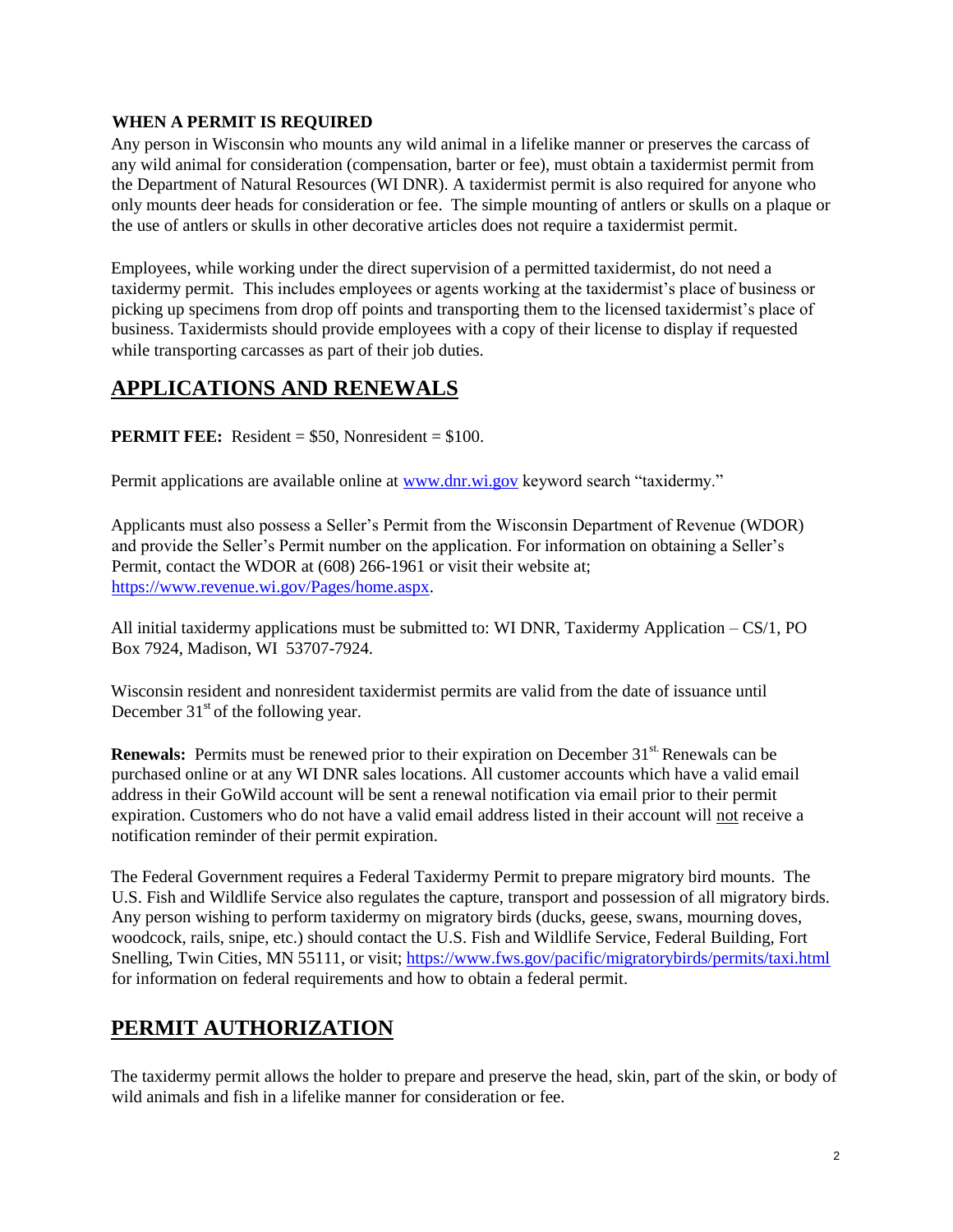Permitted taxidermists are allowed to possess and transport lawfully acquired game birds, fish and animals (in connection with their business only) over the possession limit numbers imposed by state regulations. This can be done both during open and closed seasons for the various species. A taxidermy permit does not allow taxidermists to personally exceed bag or possession limits.

A taxidermy permit also entitles the permit holder to the same privileges as a Class A fur dealer's license. (Additional information in section titled, "FUR DEALER PRIVILEGES & RESPONSIBILITES.")

## **TAXIDERMIST RECORDS REQUIREMENTS**

Taxidermy regulations require that the taxidermist shall maintain sales records for all wild animal carcasses received at, delivered to, or shipped from the taxidermist's place of business. The sales records are required to be filled out upon receipt of the carcass, be in triplicate form and shall include information on each sale, delivery or shipment of wild animal carcasses. Taxidermists shall retain a copy of each record at the place of business for two years following the end of the effective period of the permit. The taxidermist should retain the original record and extra copies may be used as a receipt for the customer or provided to the WI DNR if requested. The WI DNR does not supply the forms for maintaining sales records. It is recommended that each taxidermist purchase standard pre-numbered, triplicate forms to be used as the sales records.

To maintain accurate inventories, permitted taxidermists must also attach an identification tag to each wild animal carcass received. The identification tag must have a legibly written or printed number on it that corresponds with the information (sales) record from the owner. The identification tag must remain with the carcass while it is in possession or under control of the taxidermist.

The information **required** to be collected on the sales record form includes:

- 1. A record identification number, which also corresponds to the number on the carcass identification tag.
- 2. The date received by the taxidermist.
- 3. The carcass owner's name and address.
- 4. A description of the carcass.
- 5. DNR carcass identification numbers (only those which have tags attached to the carcass)
- 6. The owner's signature.

Whenever a taxidermist or employee of a taxidermist transports a wild animal carcass as part of the business, at least one copy of the required completed record form must accompany the carcass.

SPECIAL NOTE – For animals which require government tags, the government tags should be removed at the taxidermy business after documentation and must be retained by the owner to be kept with any consumable meat. All government tags should be attached inconspicuously to the final mounted display for the owner's future reference.

Commingling **-** Legally harvested fish and game that is the personal property of the taxidermist can be stored with articles received in connection with a taxidermy business, only if the carcasses belonging to the taxidermist are also tagged and recorded in the same manner as if they belonged to a customer.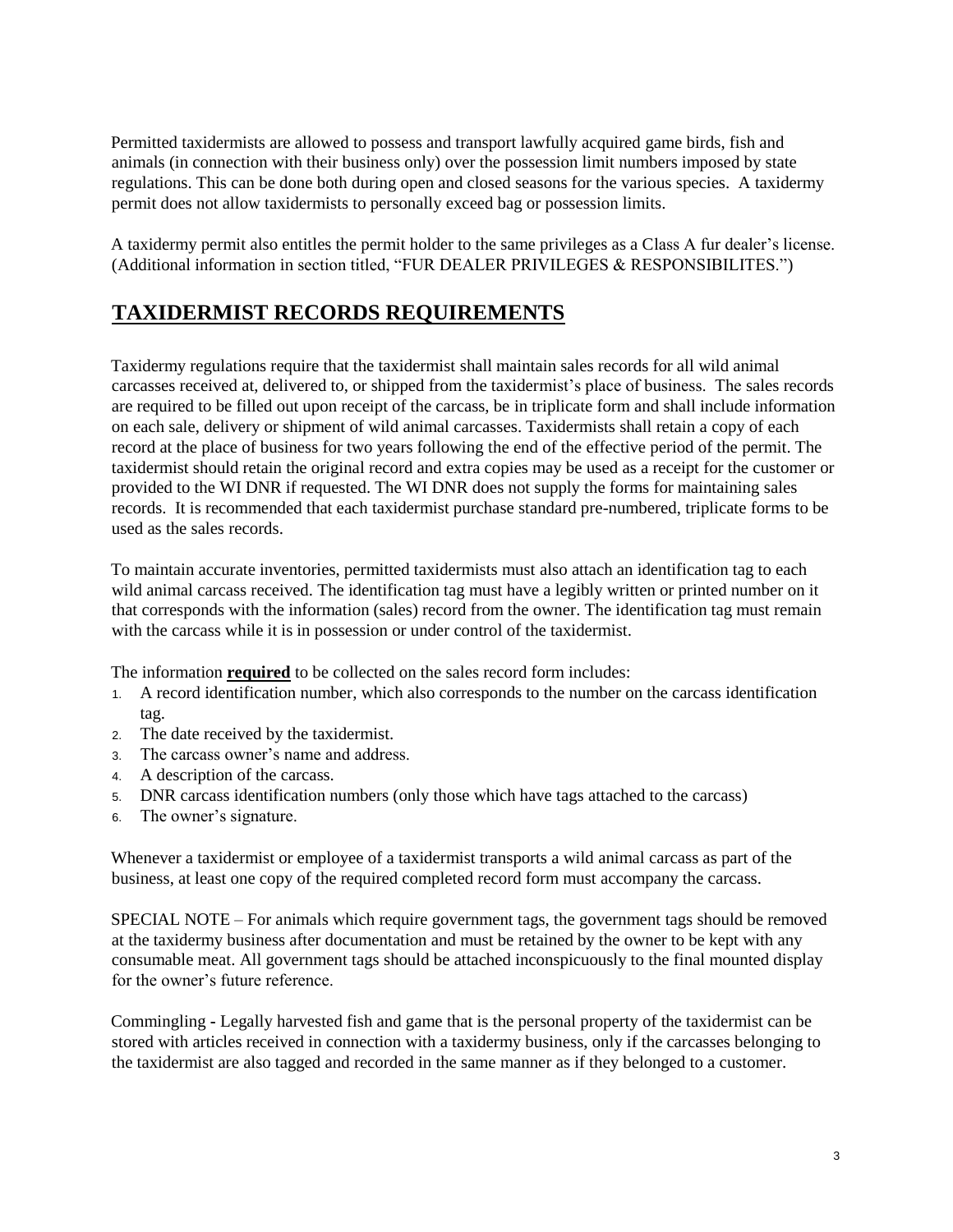## **SPECIES SPECIFIC INFORMATION**

### **ENDANGERED & THREATENED SPECIES**

Some of the wild animals listed on Wisconsin's "Endangered and Threatened Species List" can be legally harvested or purchased in other states, countries and provinces. Prior to these animals being imported into Wisconsin, the person possessing the animal must ensure the carcass and its parts have a permanent tag attached from the state, country or province it lawfully originated from or the person must apply for an endangered species certificate and seal (includes a fee) to attach to the carcass by contacting WI DNR Bureau of Natural Heritage Conservation. Additional information can be found by either visiting the website at; [www.dnr.wi.gov](http://www.dnr.wi.gov/) keyword search "natural heritage" or contacting the DNR Call Center at 1- 888-936-7463.

### **PROTECTED WILD ANIMALS**

NR10.02 Protected wild animals. No person may take, attempt to take, transport or possess any protected wild animal at any time unless expressly authorized by the WI DNR. The following wild animals are designated protected in Wisconsin;

- 1. Cougar, Canada lynx, badger, moose, wolverine, and flying squirrel.
- 2. \*Endangered or threatened species listed in NR 27, Wis. Admin Code
- 3. Albino or white deer, which are white except for the hooves, tarsal glands, head and parts of the head.
- 4. Prairie chicken, Canada spruce grouse (spruce hen), swans, cranes, bitterns, plovers, kingfishers, cormorants, herons, sandpipers and grebes.
- 5. Eagles, hawks, falcons, and owls; except as provided in NR 18, Wis. Admin Code (Falconry Permit).
- 6. Hen pheasants except as expressly allowed.
- 7. Any other wild bird not specified as unprotected.
- 8. Timber rattlesnakes, bullsnakes and black rat snakes.

SPECIAL NOTE: Cougar, Canada lynx, badger, moose, gray wolf, wolverine, Canada spruce grouse, and some cranes can be legally harvested in other states, countries or provinces. Wisconsin listed protected animals that are legally harvested in another jurisdiction can be imported into Wisconsin without any extra permits so long as those animals have a tag or permit attached by, or with the authority of, the state, country or province where the animal was legally harvested.

If the state, country or province does not require any tags or permits to be attached to the animal, you may contact your local conservation warden prior to having the animal brought into or shipped to your business. The warden can issue a Wisconsin "Possession Authorization & Receipt" for the animal if proof of origin can be documented. \*This procedure does not apply to animals listed on the Wisconsin or Federal "Endangered and Threatened Species List" as those must follow the procedure as noted in the Endangered & Threatened Species section above.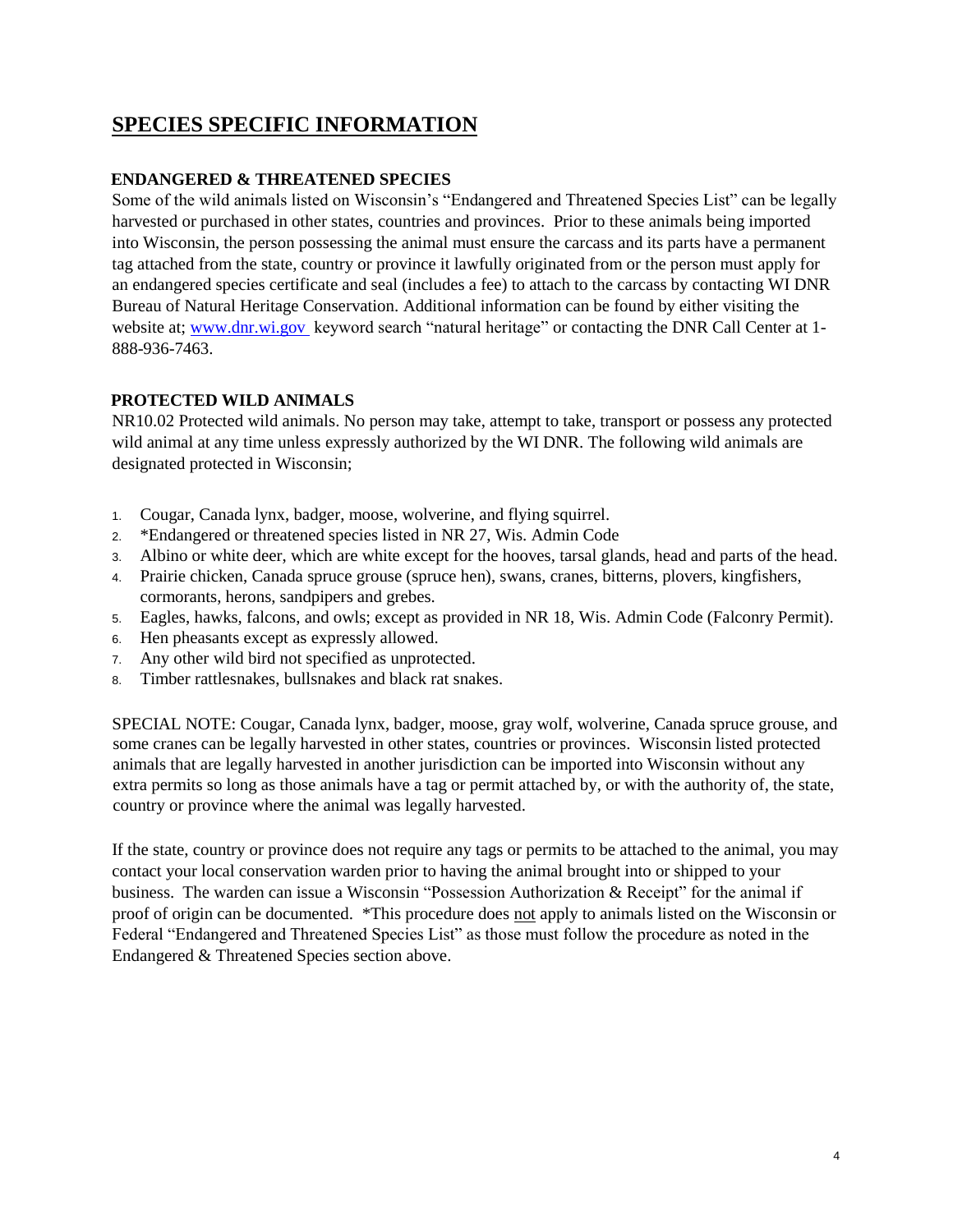## **ADDITIONAL REGULATIONS GOVERNING TAXIDERMY**

### **FUR DEALER PRIVILEGES & RESPONSIBILITES**

Permitted taxidermists are granted the same authority of a Class A Fur Dealer's license to buy, barter or trade raw fur. Permit holders must keep complete records of all transactions involving raw furs. The records must show the name and address of persons the furs were bought from and sold to along with the number and kind of furs involved and the date of the transactions.

"Fur-bearing animals" include otter, beaver, mink, muskrat, marten, fisher, skunk, raccoon, fox, weasel, opossum, badger, wolf, coyote, bobcat, cougar and lynx.

All raw pelts of otter, fisher, and bobcat must have a pelt tag and a registration tag attached until the pelt is tanned or made into a mount. The removed pelt and registration tags should be returned to the owner or made part of the mount.

Tanned hides of all lawfully harvested fur-bearing animals may be sold any time without the need for a license.

Badger, cougar, lynx, and wolverine are protected in Wisconsin, but are not endangered or threatened. Pelts of these species, when legally obtained from another state or province, may be possessed in Wisconsin if the pelt has a tag attached or is accompanied by documentation showing the state or country of origin.

For additional information on Fur Dealer's Licenses, please visit; <https://dnr.wi.gov/Permits/professionalicenses.html> and select the tab labeled, "Fur dealers."

### **FURBEARER REQUIREMENTS**

WI DNR engages in annual furbearer research which may require submission of a carcass, or only specific parts of a carcass, when a harvested animal is registered. Refer to the current year's *Trapping Regulations* pamphlet for information regarding the annual collection requirements. Furbearer registration must occur by the  $8<sup>th</sup>$  day of the first month after the animal is harvested. The pelt tag attached by the trapper/hunter must remain attached to the pelt until the animal is registered. Before registering a pelt with WI DNR, harvesters are required to skin the animal and separate the pelt from the carcass, **except** that skinning/pelt separation does not need to be completed before registration for animals going to a taxidermist. These carcasses must still be registered prior to taxidermy, but the skinned carcass/parts required for submission may be delivered to WI DNR after the taxidermist has skinned the animal, no later than 30 days after registration. A taxidermist may not be in sole possession of a furbearer that requires registration by the WI DNR, prior to the registration being completed.

### **BUYING/SELLING FISH AND GAME**

Wisconsin Statutes prohibit any person from buying or selling most fish and game. There is an exception for most wildlife that have been mounted, or is in the process of being mounted (hide or cape removed) for a private collection (not intended for sale). Most wildlife cannot be mounted for the purpose of sale, and sale can only take place after the specimen has been part of a private collection. This provision was drafted into the law to provide the legal authority for people to sell their private collections after they no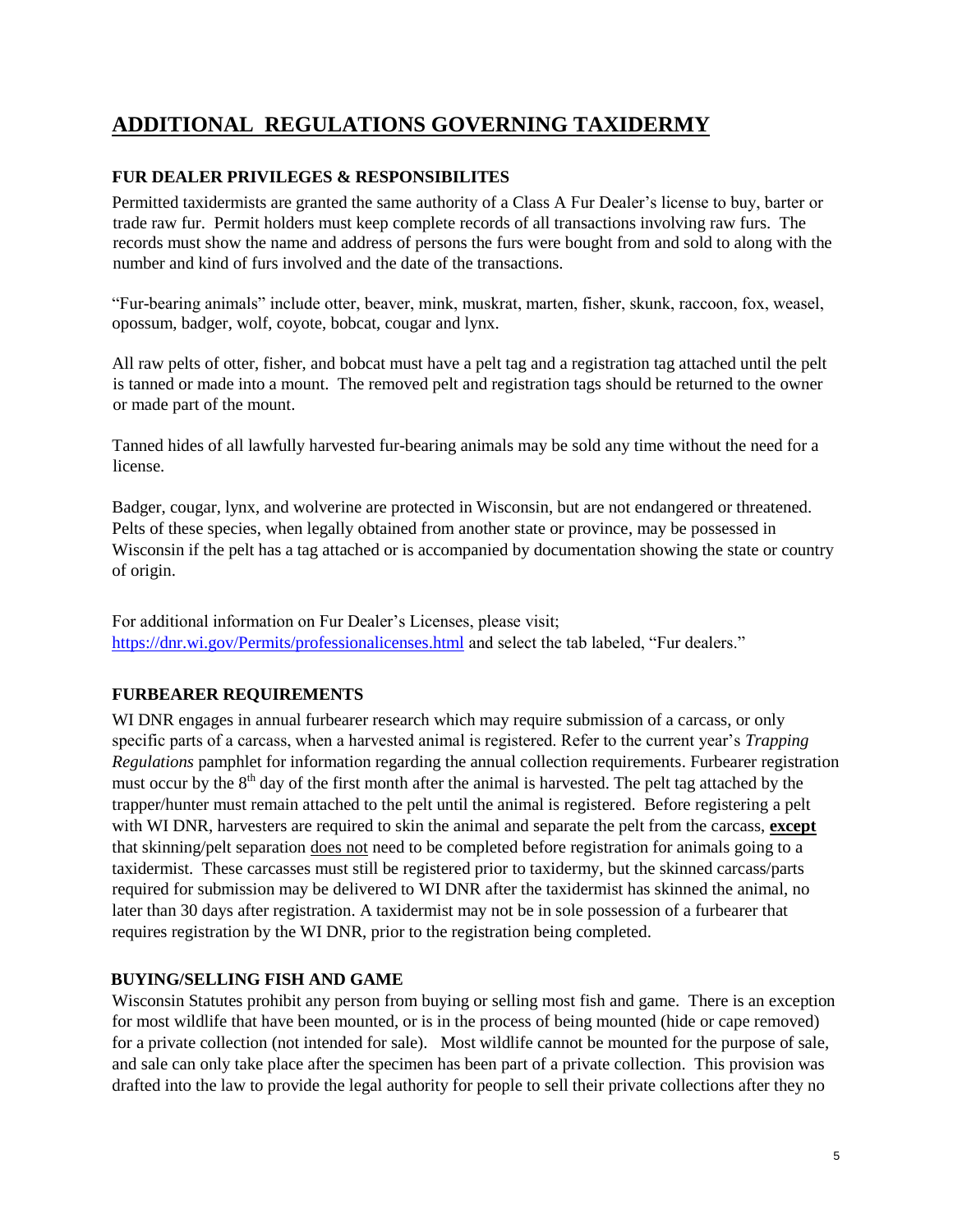longer wish to keep them. This exception does not permit taxidermists to mount wild animals for purposes of sale.

Federal law prohibits the purchase, sale and barter of wild waterfowl and other migratory birds under any conditions (which include mounted specimens). Migratory waterfowl must be properly marked as required by Federal Law (50 CFR 21.13).

The heads, hides (not in the spotted coat) and antlers (not in the velvet) of legally killed deer may be bought and sold after they are removed from the rest of the carcass. Squirrel tails, skins and skulls removed from the carcass and rabbits can be bought and sold during their open season. Fur-bearing animals which have an open season in Wisconsin and which have no bag limit (raccoons, fox, mink, beaver, etc.), if lawfully taken, may be sold at any time of the year.

Unclaimed, or abandoned wildlife items that have been preserved and mounted in a lifelike manner for a customer's private collection may be lawfully sold by a taxidermist, except that migratory birds, wild deer hides or mounts in the spotted coat and antlers in the velvet from wild deer and bear skulls, teeth and claws which are not part of a lifelike mount (i.e. full body, head or shoulder mount) cannot be sold.

Any private collection, including a taxidermist's private collection, can be sold, except for migratory birds; wild deer hides or mounts in the spotted coat and antlers in the velvet from wild deer which cannot be sold at any time.

Deer hides not in the spotted coat which are purchased for resale as raw hides do not require any records. Deer capes and deer hides received for mounting and hides bought by a taxidermist for taxidermy purposes must be recorded in the taxidermist's records.

Game birds and animals acquired from licensed captive wild animal or wild fur farms, with written proof of origin, are not subject to the selling or bartering prohibitions of Wis. Stat. § 29.539. These items can be mounted and sold. Fish purchased from registered fish farms can also be bought, sold, mounted or traded. A taxidermist permit is still required to mount or preserve these animals.

Wild animals tagged with a WI DNR "Possession Authorization & Receipt" may not be sold if the box designated "SALE or TRANSFER is PROHIBITED" has been slit or punched.

### **TRIBAL**

Wild animal species taken from Indian reservations which the WI DNR requires to be tagged must be tagged with an authorized tribal reservation fur, fish and game tag or WI DNR tag before removal from reservation.

### **CARCASS DISPOSAL**

Permitted taxidermists who receive cervid deer carcasses are required to dispose of all inedible parts and all parts of the spinal column, brain and lymphoid tissues in a properly permitted landfill or with a licensed renderer in accordance with s. NR10.105(7)(c), Wis. Admin Code. For a list of disposal sites, please visit; <https://dnr.wi.gov/topic/hunt/landfillmap.html>